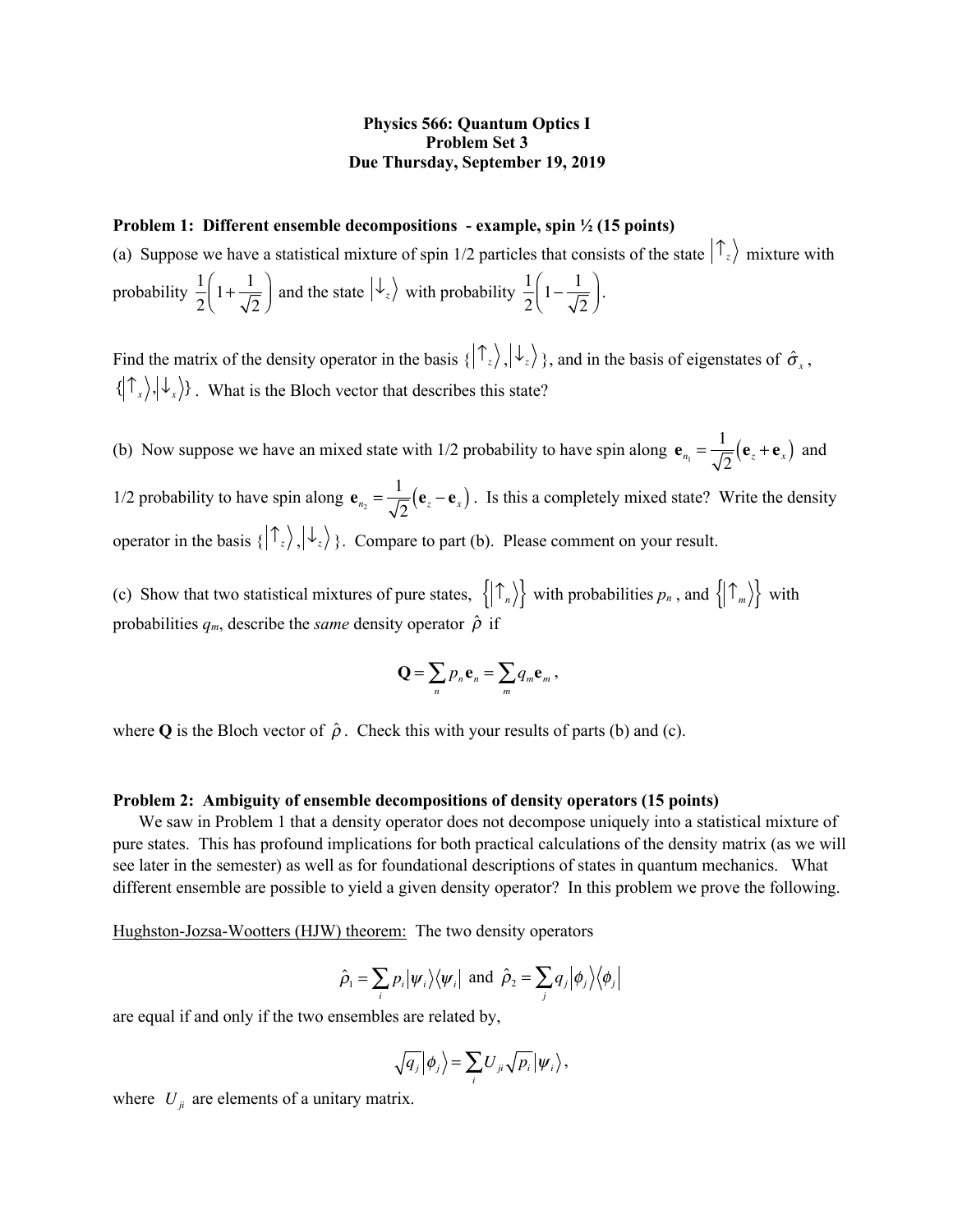- (a) Assume the relation between the ensembles is true. Prove that  $\hat{\rho}_1 = \hat{\rho}_2$ .
- (b) Assume  $\hat{\rho}_1 = \hat{\rho}_2 \equiv \hat{\rho}$ . Show  $\sqrt{q_j} |\phi_j\rangle = \sum U_{ji} \sqrt{p_i} |\psi_i\rangle$ . *i*

(Hint: Show first that  $\sqrt{p_i|y_i} = \sum M_{i\alpha} |\lambda_{\alpha}| e_{\alpha}$ ), where  $\lambda_{\alpha}$  are the eigenvalues of  $\hat{\rho}$  and  $|e_{\alpha}\rangle$  its orthonormal eigenvectors and  $M_{j\alpha}$  are elements of a unitary matrix. The same thus holds for  $\sqrt{q_j} |\phi_j\rangle$ . The proof will follow).  $\langle \overline{p_i} | \psi_i \rangle = \sum_{\alpha} M_{i\alpha} \sqrt{\lambda_{\alpha}} | e_{\alpha} \rangle$ , where  $\lambda_{\alpha}$  are the eigenvalues of  $\hat{\rho}$  and  $| e_{\alpha} \rangle$ 

Historical note: "The theorem was originally proven by Schrödinger in 1936. He commented that this theorem was one 'for which I claim no priority but the permission of deducing it in the following section, for it is certainly not well known.' His comment was amusingly prescient: The theorem was rediscovered by Jaynes in 1957 (whose work was extended by Hadjisavvas (1981)), rediscovered by Hughston, Jozsa, and Wootters (HJW) in 1993 (this last an expansion of a 1989 partial rediscovery by Gisin); in 1999, Mermin simplified a portion of HJW's proof - and it would appear none of these were aware of Schrödinger's work. Furthering the irony, Mermin commented that this is 'a pertinent theorem which deserves to be more widely known.'"

## **Problem 3: Qubits encoded in photon polarization (25 points)**

The two orthogonal polarization states of a photon define a qubit. Let us define the standard basis

$$
\frac{\mathbf{e}_H + i\mathbf{e}_V}{\sqrt{2}}
$$
: right hand circular (positive helicity)  $\Rightarrow |\uparrow_z\rangle$   

$$
\frac{\mathbf{e}_H - i\mathbf{e}_V}{\sqrt{2}}
$$
: left hand circular (negative helicity)  $\Rightarrow |\downarrow_z\rangle$ 

where  $(e_n, e_v)$  are linear polarizations along some defined "horizontal" and "vertical" axes.

The Bloch sphere description of the polarization is known as the "Poincaré sphere", with each point on the surface representing a possible elliptical polarization. The three Cartesian coordinates of the Bloch vector are also known as the "Stokes parameters".

(a) To what polarization vectors do you associate  $(\uparrow_x), \downarrow_x$  and  $(\uparrow_y), \downarrow_y$ ? What is the nature of the polarization, linear, circular, elliptical, and along what direction if linear?

(b) Generalize: What is the polarization vector corresponding to an arbitrary state of the qubit,  $|\uparrow_n\rangle$ ? Give the ration of the semi-major/minor axes of the ellipse in terms of the direction  $(\theta, \phi)$  of the state  $|\uparrow_n\rangle$  on the Poincaré sphere? (Hint: See Jackson, Classical Electrodynamics on Stokes vector)

(c) Sketch the Poincaré sphere, denoting the polarization states at the north and south pole, and at a few points along the equator as well as a few great circle a with constant latitude/longitude.